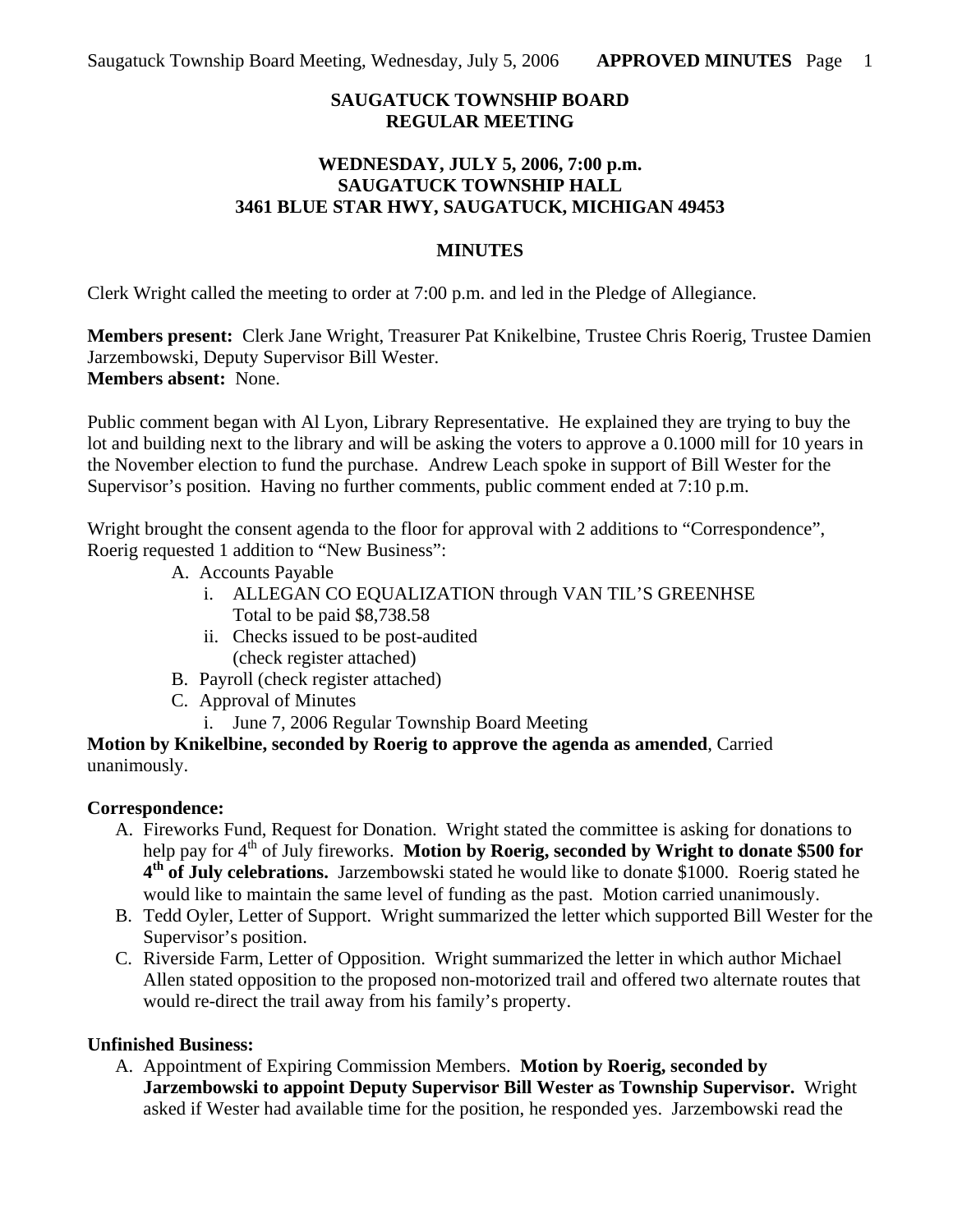statutory duties of the Supervisor's position. Motion to appoint Wester passed 3 to 1 with Knikelbine voting against the motion. **Motion by Knikelbine, seconded by Wright to appoint Brent VanOss to the Planning Commission.** Jarzembowski stated he would like to see him in another position. Board discussion ensued. Roerig indicated he would vote for a different individual, but would support VanOss for a position on the Zoning Board of Appeals. Additional discussion took place. Wright called the question and the motion to appoint VanOss was split with Wright/Knikelbine voting in favor and Roerig/Jarzembowski voting against. Wright noted split decisions are denied and the motion failed. **Motion by Wright, seconded by Roerig to reappoint Sandra Rausch to the Planning Commission.** Carried unanimously. Discussion as to when Wester could start voting. Wright noted he needs to be sworn in. **Motion by Roerig, seconded by Jarzembowski to temporarily adjourn and swear Wester in as Township Supervisor.** Motion carried unanimously and the meeting was temporarily adjourned at 7:29 p.m. Meeting was re-convened at 7:32 p.m. with Supervisor Wester chairing the meeting. Wester noted a second planning commissioner still needed to be appointed. **Motion by Roerig, seconded by Jarzembowski to appoint Larry Edris to the Planning Commission.** Roerig stated Edris impressed him with his knowledge of the zoning. Board discussion ensued. Motion carried 3 to 2 with Wright/Knikelbine voting against the motion. Wester brought the next appointment to the Board, noting one position on the ZBA had expired. Roerig asked if Brent VanOss would be interested in an alternate position, as Chair Tedd Oyler was interested in being re-appointed. Jarzembowski stated VanOss would consider any position. Discussion ensued. **Motion by Roerig, seconded by Jarzembowski to re-appoint Tedd Oyler to the Zoning Board of Appeals.** Roerig suggested if Wester finds the Supervisor's position time-consuming he consider stepping down as a ZBA member and allow Brent VanOss to assume his position. Board discussion ensued. Wright called the question and the motion carried unanimously. Wester brought the next appointment to the Board, noting both alternate positions on the ZBA expired. **Motion by Jarzembowski, seconded by Roerig to appoint Brent VanOss as an alternate member to the Zoning Board of Appeals.** Carried unanimously. **Motion by Wright, seconded by Knikelbine to re-appoint Shawn Powers as an alternate member to the Zoning Board of Appeals.** Carried unanimously. Wester brought the final appointment to the Board, noting the one position on the Fire Board had expired. **Motion by Roerig, seconded by Wright to re-appoint Reggie Smith to the Fire Board.** Carried unanimously. Roerig wished to publicly thank all the individuals who came forward with interest in the positions.

B. PC Return of Sections 14-16 Unchanged. Roerig asked if we were clear with our reasons to return the sections to the Planning Commission. Wright stated yes, we asked them to separate the three sections and not to return the accessory dwelling unit as enforcement of the ordinance would be unreasonable. She added the Commission did not agree with the Board's concerns and returned the three unchanged. PC Chair Jim Hansen was present and indicated the commissioners felt ADU's needed to be addressed. **Motion by Wright, seconded by Knikelbine to deny sections 14-16 and send the ordinances on for re-codification.** Roerig noted the problem with ADU's is controlling principal residence exemptions and monitoring residents. Board discussion took place. Motion carried unanimously.

#### **New Business:**

A. Siegfried Crandall bid for Annual Audit. Wright stated the firm has performed the annual audit in the past and are well regarded for municipal auditing. **Motion by Wright, seconded by Knikelbine to approve the audit firm Siegfried Crandall to perform the 2005/2006 annual audit for an amount not to exceed \$8,000.** Carried unanimously.